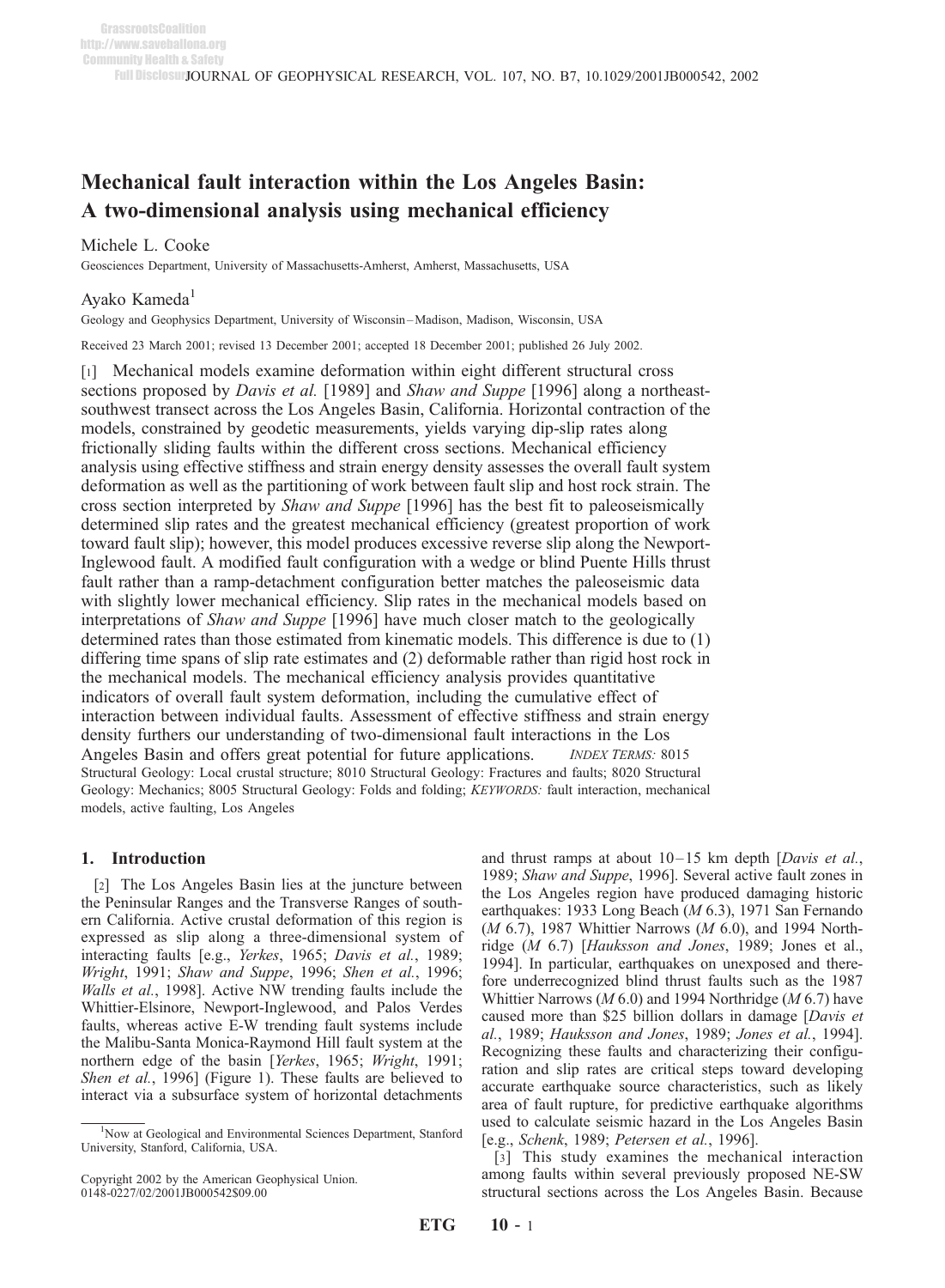$ETG$ ull Dis $10 - 2$ 

COOKE AND KAMEDA: MECHANICAL FAULT INTERACTION IN LOS ANGELES BASIN



Figure 1. Fault map of the Los Angeles Basin, California (based on Wright [1991]). The bold line marks the approximate trace of the investigated cross sections. The position and bearing of the transects across the Los Angeles Basin vary slightly. The circles indicate positions of the GPS stations (PVER and JPL) used to determine regional strain [Feigl et al., 1993]. RCF, Redondo Canyon Fault; T-HBF, THUMS-Huntington Beach fault.

multiple fault configurations that match observations have been proposed using kinematic reconstruction methods [Davis et al., 1989; Wright, 1991; Shaw and Suppe, 1996], a mechanical comparison of these models may yield insight into the most viable subsurface fault configuration for the Los Angeles Basin. The most viable mechanical model of interacting faults will have slip rates that match the available paleoseismic rates under horizontal contraction constrained by recent geodetic measurements. The faults within the model are prescribed frictional rheology so that tractions and slip on the faults need not be known a priori. Additionally, this study explores the mechanical efficiency of the proposed fault systems to explore the partitioning of strain into fault slip and host rock deformation. Mechanical efficiency provides a means to quantify the overall behavior of an interacting system of faults and provides insight into deformation throughout the system.

## 1.1. Geologic and Paleoseismic Setting

[4] In this paper we investigate faulting within the Los Angeles sedimentary basin from the Palos Verdes Peninsula and Pacific shoreline to the base of the San Gabriel Mountains. The central basin consists of Miocene, Pliocene, and Pleistocene sedimentary strata more than 5 km thick [e.g., Norris and Webb, 1990]. The underlying basement rock of the central and northeastern basin is slightly metamorphosed sedimentary Jurassic rocks that have been intruded by late Cretaceous granites [Norris and Webb, 1990]. In contrast, the basement of the southwestern part of the Los Angeles Basin (from the Newport-Inglewood

fault zone to the Palos Verdes Peninsula and western shore) consists of Catalina schist of the Franciscan Formation.

[5] Extension and subsequent formation of the Los Angeles Basin initiated during the Miocene and continued through the Pliocene [Wright, 1991; Nicholson et al., 1994; Shen et al., 1996]. The transition to present-day transpressional tectonics began at  $\sim$ 4 Ma and was associated with a change in relative plate motion between the Pacific and North American plates; this transpression has produced the present northwest-southeast trending basin geometry [e.g., Wright, 1991; Yeats and Beall, 1991; Ingersoll and Rumelhart, 1999]. Some currently active faults in the Los Angeles region are believed to have originally formed in the extensional tectonic setting of Miocene-Pliocene and later were reactivated in the changing tectonic regime [e.g., Wright, 1991; Shaw and Suppe, 1996].

[6] Recent fault slip rates within the basin have been constrained from limited direct and indirect paleoseismic evidence [e.g., Clark et al., 1984; Petersen and Wesnousky, 1994]. Two faults within the basin with sufficient surface data to estimate slip rates are the Palos Verdes and Newport-Inglewood faults. Deformation along the Palos Verdes fault is expressed as both fault slip and uplift of the associated anticline, resulting in uplifted marine terraces [Bryant, 1987; Fischer et al., 1987; Ward and Valensise, 1994; McNeilan et al., 1996]. Reverse dip-slip rates of 0.38 mm/yr have been determined along the Palos Verdes fault from geologic evidence detected via shallow geophysical methods [McNeilan et al., 1996]. The strike-slip rate along Palos Verdes fault has been evaluated from onshore seismic reflection data and geomorphology as  $2.5 - 3.8$  mm/yr [Stephenson et al., 1995]. The long-term strike-slip rate along the Newport-Inglewood fault, constrained by geologic offsets, is  $\sim 0.5$  mm/yr [*Freeman et al.*, 1992]; however, paleoseismic evidence suggests a wide range of Holocene slip rates for the fault depending on the location along strike [*Grant et al.*, 1997]. The estimated right-lateral slip rates range from  $0.03 - 0.05$  mm/yr in Signal Hill in Long Beach [Suppe et al., 1992] to  $0.34-0.55$  mm/yr in coastal Orange County [Grant et al., 1997]. Representative dip-slip rates associated with the Newport-Inglewood fault are elusive because right-lateral strike slip along the echelon faults comprising the Newport-Inglewood fault produces a series of local uplifts and grabens [Harding, 1973; Grant et al., 1997]. Measurements of vertical separation rate, such as at Baldwin Hills [Clark et al., 1984] or Coastal Orange County [Grant et al., 1997], have been taken along one side of grabens and uplifts between faults steps and are nonrepresentative of dip slip of the fault zone [Grant et al., 1997]. Although considerable uplift has been measured along the Newport-Inglewood fault zone (e.g.,  $5-8$  mm/yr at Baldwin Hills [Bandy and Marincovich, 1973] and 0.18 m coseismic uplift associated with the 1933 Long Beach earthquake [*Castle and Buchanan-Banks*, 1989]), this uplift may result from local folding associated with wrench faulting rather than significant quaternary dip slip along the Newport-Inglewood fault [Harding, 1973; Yeats, 1973; Wright, 1991]. Cross sections and structure contour maps developed from subsurface data show that the net vertical separation of strata across each of the folds is nearly zero, and this separation does not have consistent sense (e.g., east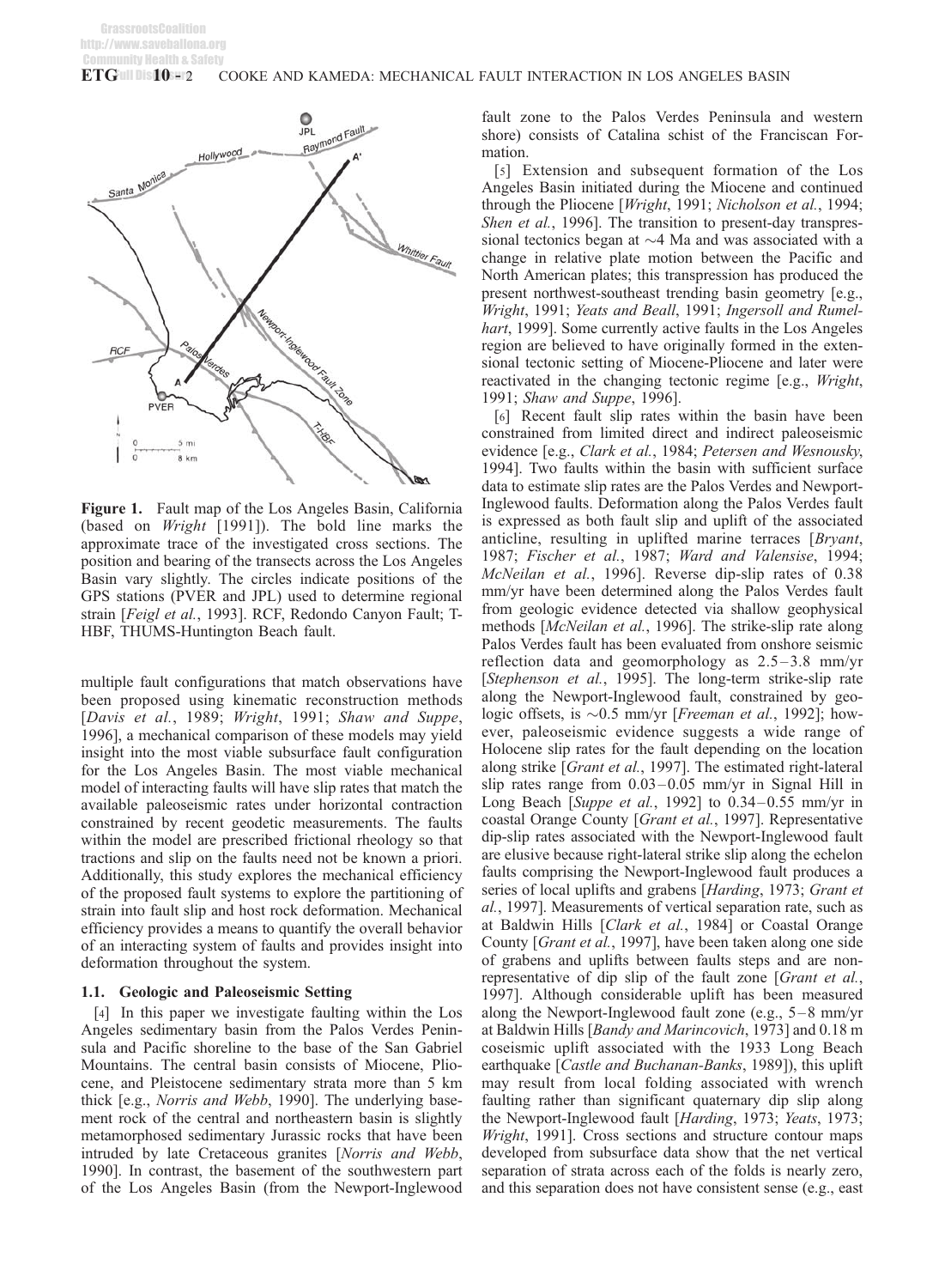side up) among the folds [Harding, 1973; Wright, 1991]. Furthermore, seismicity along the Newport-Inglewood trend suggests predominately right-lateral faulting with secondary reverse slip and normal faulting [Hauksson, 1987].

[7] Aside from the Palos Verdes and Newport-Inglewood faults, most faults of the Los Angeles Basin, including two that produced the recent Whittier Narrows and Northridge earthquakes, are buried and therefore inaccessible to paleoseisimic investigations. The lack of direct observation of these faults compels us to make better use of indirect data and deterministic fault models in order to infer slip rates.

[8] Ongoing monitoring of permanent Global Positioning System (GPS) stations in southern California has allowed the calculation of current surface deformation rates in the Los Angeles region. The relative velocity between the Palos Verdes and Jet Propulsion Laboratory (Pasadena) GPS stations (Figure 1) suggests  $5.0 \pm 1.2$  mm yr<sup>-1</sup> of NE-SW (San Andreas perpendicular) contraction and  $0.2 \pm 1.2$  mm yr<sup>-1</sup> of right-lateral shear parallel to the San Andreas fault trend [Feigl et al., 1993]. This NE-SW shortening rate is equivalent to an overall strain rate of  $\sim$ 9.0  $10^{-8}$  yr<sup>-1</sup>. Paleoseismic evidence suggests that the current geodetic contraction rate has been consistent though the last million years; for example, the Palos Verdes fault displays relatively uniform uplift of younger than 1 Ma marine terraces [Ward and Valensise, 1994].

## 1.2. Kinematic Interpretations of Subsurface Fault System

[9] Geologic cross sections have been interpreted along a SW-NE transect across the Los Angeles Basin from Palos Verdes Hills to the Whittier/Repetto Hills [Davis et al., 1989; Wright, 1991; Shaw and Suppe, 1996]. These cross sections have been developed using several different methods: (1) retrodeformable cross-section method [Davis et al., 1989], (2) fault-related fold theories and growth strata analysis along with newly available seismic and borehole data [Shaw and Suppe, 1996], and (3) integration with regional geology [Wright, 1991]. The cross sections developed by these three groups, using the different methods, exhibit very different styles of faulting (Figure 2). The NE-SW cross section of the Los Angeles Basin interpreted by Wright [1991] has isolated linear and curved high-angle (steep) faults near the surface (Figure 2). Wright [1991] refrains from interpreting deeper levels of faulting where data are scarce. Davis et al. [1989] interpret seven possible cross-sections that match the available observations. Two representative cross sections shown in Figure 2 contain isolated and steep faults within the upper few kilometers of the section as well as a deep connected system of lowangle ramps and horizontal detachments with occasional duplexes (see Appendix A for other fault configurations proposed by Davis et al. [1989]). Shaw and Suppe [1996] also present several slight variations of their interpreted fault system but showcase the interpretation shown in Figure 2, which contains a connected system of steep faults, ramps, and horizontal detachments.

[10] Using the kinematic relationships between fault slip, fold shape, and the deposition of new strata, fault slip amount can be estimated within the interpreted cross sections. Furthermore, by constraining the onset of fold growth (e.g., from stratigraphic evidence), slip rates have been

inferred on the interpreted faults [Davis et al., 1989; Shaw and Suppe, 1996]. Owing to the location and the twodimensional nature of the cross sections, comparison of the kinematically derived and available paleoseismic slip rates is limited to dip-slip rates for the Palos Verdes fault (Figure 3). Although the *Shaw and Suppe* [1996] slip rates are closer to the paleoseismic observations than those of the *Davis et al.* [1989] models, all of the kinematically derived dip-slip rates are several times larger than the paleoseismic observations. Explanations for this discrepancy include incorrect interpretation of fault geometry and assumption of rigid host rock surrounding the fault surfaces [Shaw and Suppe, 1996]. The kinematic models assume that all deformation occurs as slip along the fault surfaces, leaving the host rock relatively undeformed.

[11] This study employs mechanical numerical boundary element method (BEM) experiments on the eight proposed cross sections in order to evaluate the mechanical viability of the various cross-sections. The proposed section by Wright [1991] is not included in the side-by-side comparison of models because deep levels of faulting are not inferred in this cross section. Consequently, this study compares the eight cross sections developed using kinematic balancing methods. The mechanical models of this study employ remote boundary conditions based on current geodetic strain rates measured across the basin and frictionally sliding faults. In contrast with the kinematic models, the BEM models incorporate elastic deformation of the host rock around fault surfaces so that the resulting slip rates may differ from kinematic estimates. The most viable mechanical model of Los Angeles faulting should have slip rates that match the available paleoseismic data. Furthermore, a mechanical efficiency analysis on each of the modeled cross sections highlights the work of fault slip and the work of elastic strain of the host rock. This innovative analysis allows us to investigate the overall behavior of the fault system and the influence of various fault interactions on the entire fault system.

## 2. Boundary Element Method

[12] Studies of multiple fault interactions can best be accomplished using numerical methods that solve the governing differential equations of continuum mechanics [e.g., Crouch and Starfield, 1990]. Numerical methods such as finite element method (FEM) and boundary element method (BEM) can simulate deformation associated with complex fault configurations and calculate stress and strain throughout the body from prescribed tractions or displacements on the model boundaries [e.g., Crouch and Starfield, 1990]. Unlike FEM, which requires discretization of the entire body, BEM only requires discretization of model boundaries and discontinuities (i.e., faults). This is advantageous for modeling multiple interacting faults because BEM requires less effort for discretization, and errors due to discretization and approximations arise only on the boundaries and along fault surfaces [Crouch and Starfield, 1990].

[13] Our investigation of fault interaction employs a twodimensional BEM code (FRIC2D) which computes elastic and inelastic deformation associated with frictional slip along faults [Cooke and Pollard, 1997]. FRIC2D uses the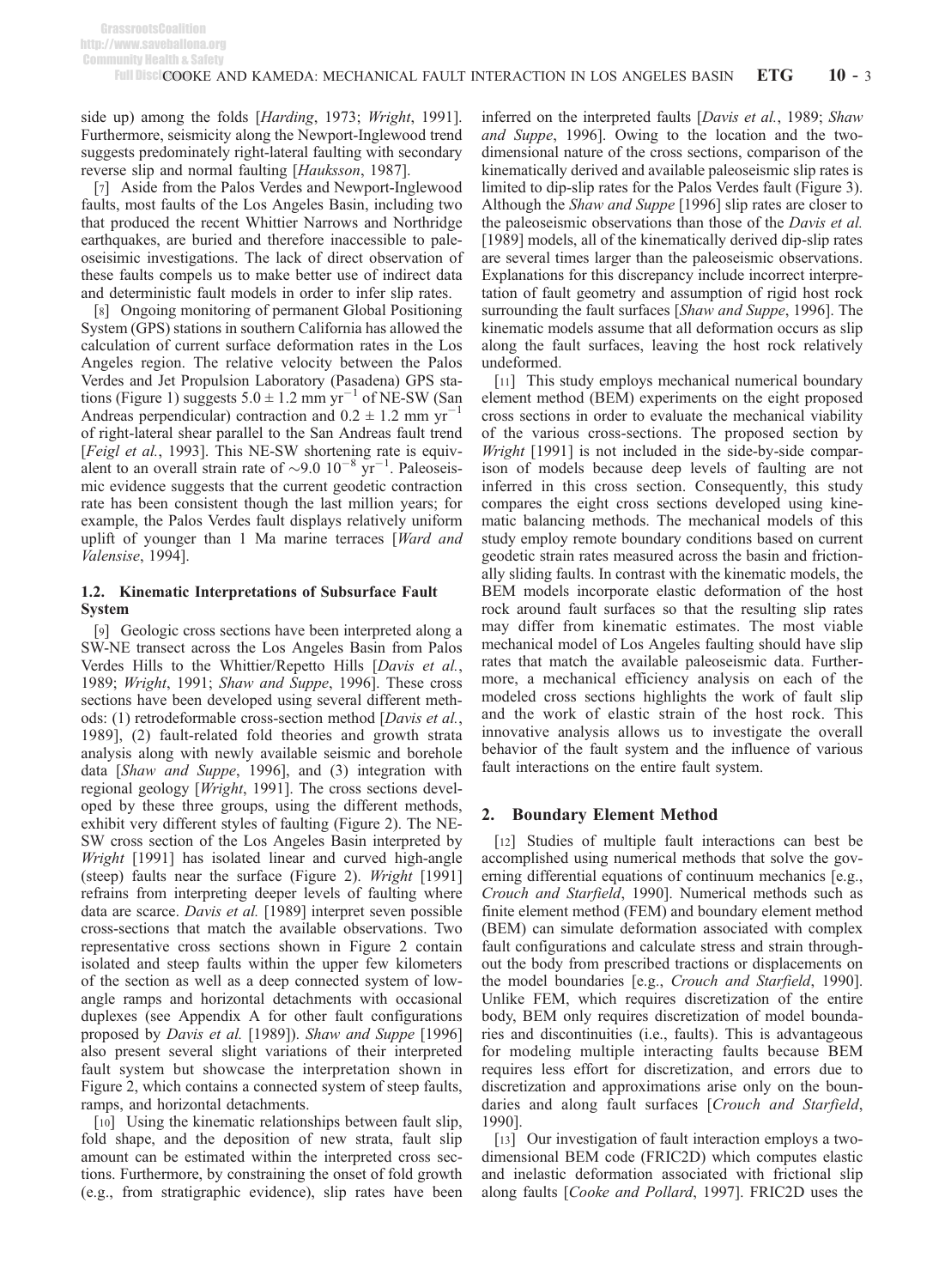

Figure 2. Four published NE-SW cross sections across the Los Angeles Basin. (a) Section based on correlation with regional geology (modified from Wright [1991]) (NIF, Newport Inglewood fault). (b and c) Cross sections developed from kinematic reconstructive methods (modified from Davis et al. [1989]). (d) Cross section developed from fault-related folding kinematics as well as recently released seismic and well data (modified from Shaw and Suppe [1996]). The four cross sections across the Los Angeles Basin have identical scale and are aligned to the position of Palos Verdes Hills.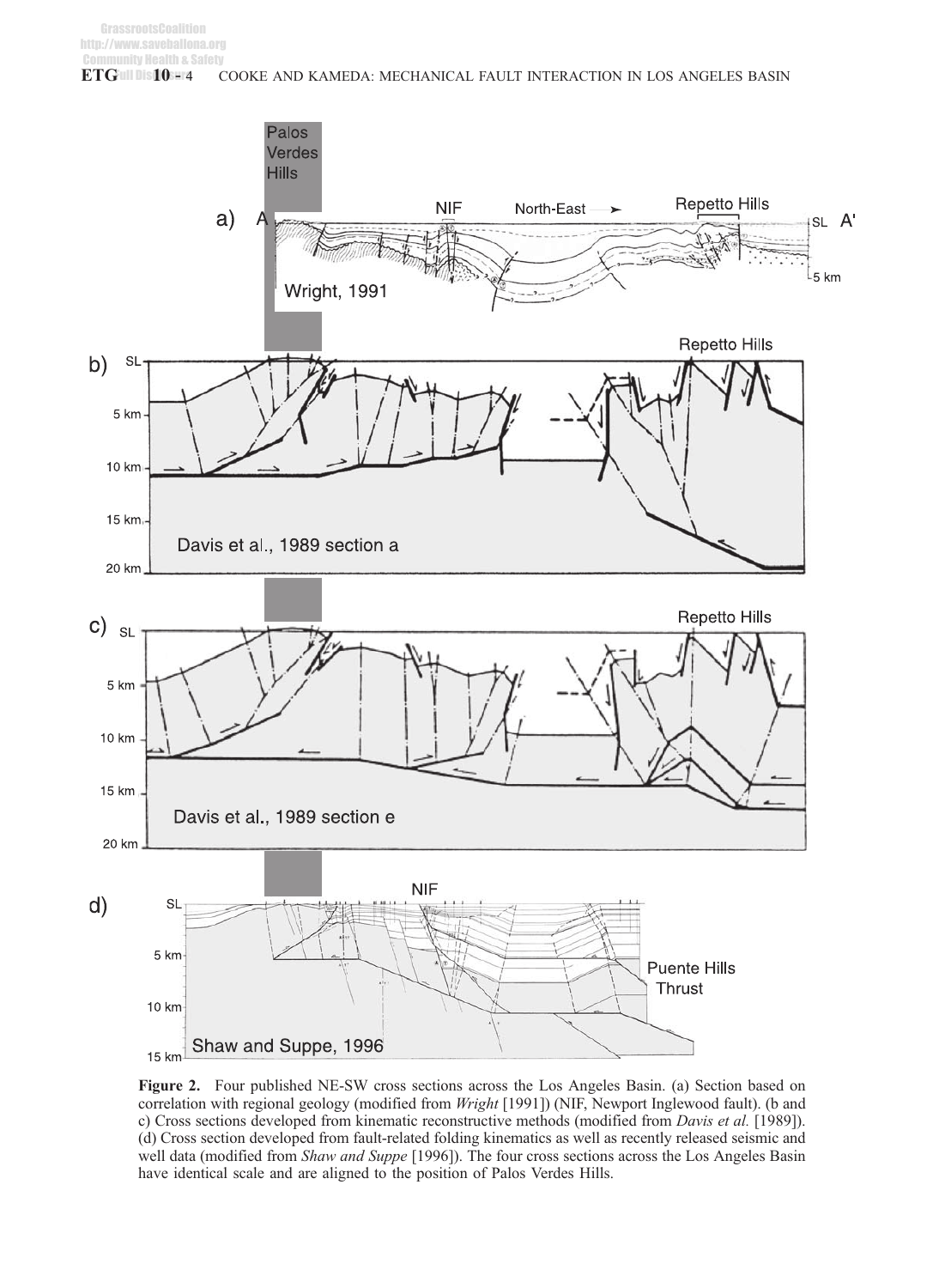

Figure 3. Comparison of paleoseismic and kinematically derived dip-slip rates for the Palos Verdes fault. Horizontal bar shows paleoseismic rate; bar thickness indicates data range. Paleoseismic dip-slip rate is based on offsets of Holocene channels revealed by shallow geophysics [McNeilan et al., 1996].

displacement discontinuity formulation of Crouch and Starfield [1990] with special constitutive frictional-slip elements. The model boundaries and faults are discretized into linear elements of equal length each with shear and normal displacement discontinuities, both of which remain constant along the length of each element. While the elements along the model boundaries require prescription of either tractions or displacements, the fault elements require only prescription of the faults' constitutive properties (i.e., frictional strength). Within FRIC2D, fault elements accommodate inelastic frictional slip through the following constitutive parameters: shear stiffness, normal stiffness, cohesion, and coefficient of friction [Crouch, 1979; Cooke and Pollard, 1997]. The incorporation of constitutive frictional elements allows for more realistic fault interaction than boundary elements that require prescription of tractions or slip along fault elements. Rather than prescribing the fault deformation, within FRIC2D faults slip in response to fault rheology, lithostatic compression, and fault interaction. FRIC2D has been used to investigate the early stages of fault-related fold development [Cooke and Pollard, 1997], bedding plane slip within folds [Cooke et al., 2000], joint propagation near bedding planes [Cooke and Underwood, 2001], and blind thrust fault propagation [Roering et al., 1997].

[14] This study utilizes these constitutive frictional-slip elements to simulate fault slip within the Los Angeles Basin while applying NE-SW contraction prescribed as displacement along the model boundaries. Our mechanical models simplify the complex geology of the region in two ways: two-dimensional deformation style and uniform material composition. Although the Los Angeles region is deforming via a complex three-dimensional system of active faults, the

two-dimensional assessment of this and previous studies provides understandings of fault interactions that can serve as guidelines for three-dimensional fault interaction. Another limit of the numerical BEM models is that they assume uniform material properties of the host rock. Incorporating the heterogeneity of sedimentary strata overlying granitic and metamorphic basement rocks may more accurately simulate deformation within this region than our simplified homogeneous model but would also require more sophisticated modeling tools than those currently available to us. By assuming homogeneous material properties, we focus on the first-order effects of fault geometry on fault interaction, mechanical efficiency and slip rate.

#### 3. Mechanical Efficiency

[15] The mechanical energy budgets of deforming foldand-thrust belts have been analyzed by analogy to wedges of soil or snow that deform in front of a moving bulldozer; these analyses utilize the premise that the fault system or deforming wedge grows by minimizing the work done [e.g., Mitra and Boyer, 1986; Dahlen and Barr, 1989]. Similarly, fault systems may evolve to increase their overall mechanical efficiency so that an efficient fault system is analogous to a bulldozer consuming little energy (gasoline) to deform snow. Several observations of fault system evolution support our proposition that fault systems evolve toward greater efficiency. The number of echelon steps per unit length of active strike-slip faults has been observed to decrease with cumulative geological offset [Wesnousky, 1988]. Initially rough fault surfaces undergo abrasive wear and become smoother as faults slip [Scholz, 1990]. Similarly, stratigraphic evidence suggests that some extensional fault systems have evolved structurally to achieve a smoother and more efficient configuration [Gupta et al., 1998].

[16] The evolution of fault systems occurs with the accumulation of earthquakes and the development of new fault surfaces. In a system of multiple faults, local slip may cause stress adjustments [e.g., Cowie et al., 1995; An and Sammis, 1996; Kagan, 1997; Harris, 1998] that encourage fault system reorganization. The resulting fault configuration may have greater mechanical efficiency. For this study we assess the global (overall) mechanical efficiency of the proposed cross-sections of the Los Angeles Basin using two indicators: effective stiffness and average strain energy density.

[17] The first indicator of global mechanical efficiency, effective stiffness, measures the overall compliance of the fault system. Efficient fault systems are compliant (low effective stiffness) in that they produce large strains when loaded with relatively small stresses (i.e., the bulldozer uses little gasoline). The effective stiffness of the overall twodimensional fault system,  $E'$ , undergoing contraction can be expressed as

$$
E = \sigma_h / \varepsilon_h,\tag{1}
$$

where  $\sigma_h$  is the average horizontal normal stress that produces  $\varepsilon_h$ , the average horizontal contraction of the fault system. The fault system that requires the least stress to deform a given level of contraction has the lowest effective stiffness and is the most mechanically efficient. Effective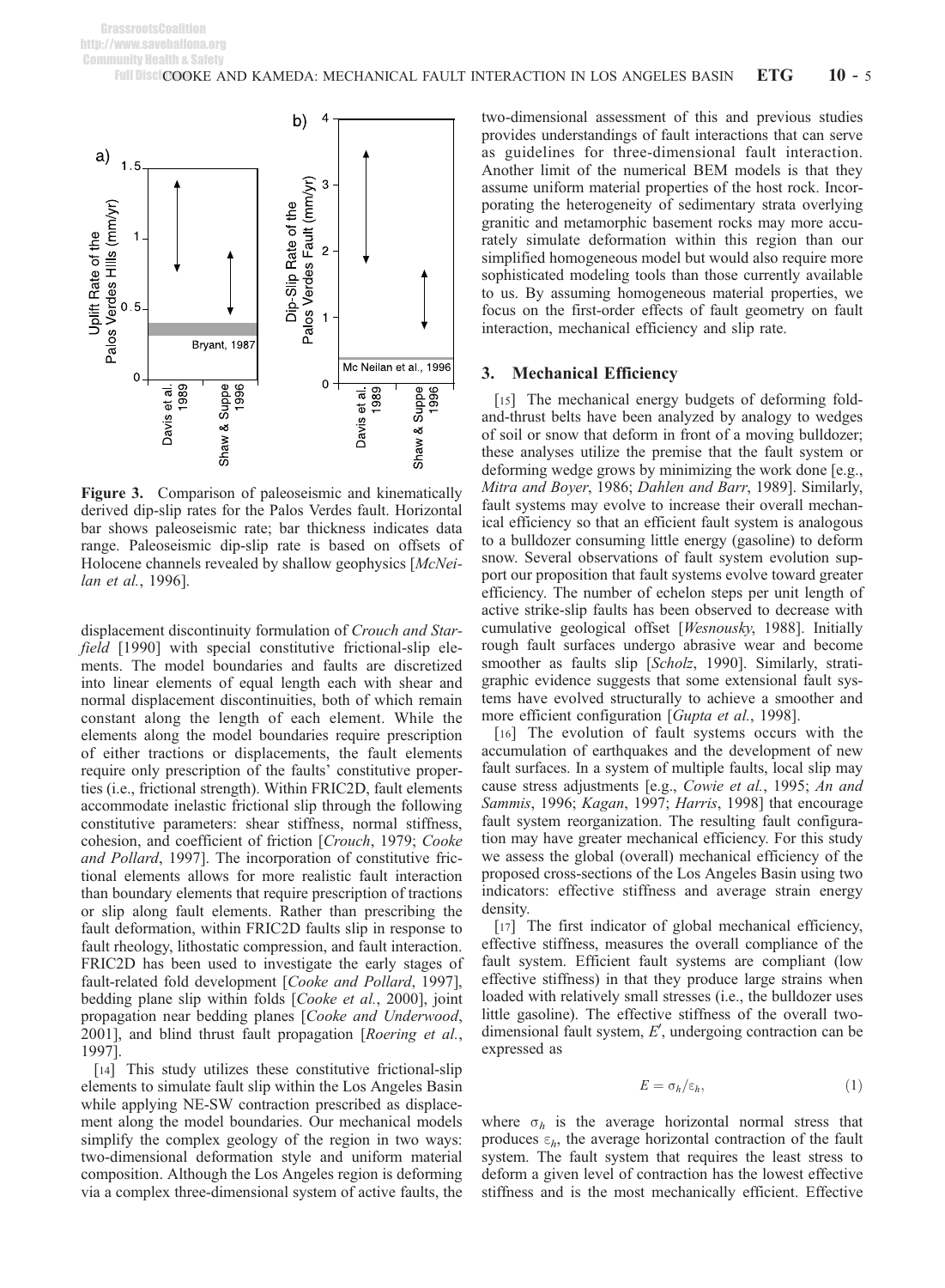|                                               | Metamorphic (SW Basement) $\sim$ 25% |                        |                | Intrusive<br>(NE Basement) $\sim$ 25% |                  | Sedimentary Cover $\sim 50\%$ |                |                |                    |
|-----------------------------------------------|--------------------------------------|------------------------|----------------|---------------------------------------|------------------|-------------------------------|----------------|----------------|--------------------|
| Property                                      | Quartz-Sericite<br>Schist            | Ouartz-Talc-<br>Schist | Blue<br>Schist | Biotite Quartz<br>Diorite             | Grano<br>Diorite | Shale                         | Conglomerate   | Sandstone      | Average<br>$100\%$ |
| Poisson's ratio                               | $0.181^{b}$                          | N/A                    | N/A            | $0.24^{\circ}$                        | $0.3^{\circ}$    | $0.14^{\circ}$                | N/A            | $0.14^{\circ}$ | 0.180              |
| Young's modulus                               | $60.0^\circ$                         | N/A                    | N/A            | $68.6^\circ$                          | $70.2^{\circ}$   | $51.5^\circ$                  | $77.9^{\circ}$ | $55.5^\circ$   | 63                 |
| Rock density, kg m <sup><math>-3</math></sup> | $2700^{\circ}$ , b                   | N/A                    | N/A            | $2740^\circ$                          | $2700^{\circ}$   | $2770^{\circ}$                | $2670^{\circ}$ | $2650^\circ$   | 2700               |

Table 1. Rock Material Properties Used in BEM Modeling<sup>a</sup>

a Average material are calculated from estimated amounts of the different subsurface materials. Cross sections along the SW-NE transect across the Los Angeles basin contain approximately equal amounts of sedimentary and basement rocks. The basement rocks are composed of roughly equal amounts of metamorphic rocks in the southwest and intrusive rocks in the northeast. N/A indicates not available. <sup>b</sup>

<sup>b</sup>Owing to the scarcity of test data, the properties of Catalina schist were approximated from reported properties of quartz-sericite schist. The Poisson's ratio of quart-sericite schist was taken from quartz-muscovite schist of *Birch* [1966].

<sup>c</sup>Values are averaged from Carmichael [1984].

stiffness provides a convenient and intuitive measure of the compliance of an interacting system of faults. For comparisons of fault models with identical horizontal strain, such as in this study, the effective stiffness directly correlates with external work, which is one-half external stress times external strain.

[18] The second indicator of global mechanical efficiency used in this study is the average work done within the host rock or average strain energy density (SED). Strain energy density,  $V_0$ , is the amount of work, in this case elastic strain energy, per unit volume [Timoshenko and Goodier, 1934]:

$$
V_0 = \frac{1}{2} \left( \sigma_{xx} \varepsilon_{xx} + \sigma_{yy} \varepsilon_{yy} + \sigma_{zz} \varepsilon_{zz} + 2 \sigma_{xy} \varepsilon_{xy} + 2 \sigma_{xz} \varepsilon_{xz} + 2 \sigma_{yz} \varepsilon_{yz} \right).
$$
\n(2)

The plane strain conditions for the two-dimensional fault system requires that  $\varepsilon_{zz} = \varepsilon_{yz} = \varepsilon_{xz} = 0$  which reduces equation (2) to only three terms. To further simplify the strain energy density expression, we can apply the elastic constitutive equations (i.e., Hooke's law) to express the SED in terms of only stresses and elastic properties, E, Young's modulus and  $\nu$ , Poisson's ratio [Timoshenko and Goodier, 1934]:

$$
V_0 = \frac{(1 - \nu^2)}{2E} \left( \sigma_{xx}^2 + \sigma_{yy}^2 \right) + \frac{(1 + \nu)}{E} \left( \sigma_{xy}^2 - \nu \sigma_{xx} \sigma_{yy} \right).
$$
 (3)

This work measures the amount of elastic strain energy stored at any point within the host rock. Rock adjacent to fault zones is far from undeformed and shows evidence of recent tectonic history [e.g., Duebendorfer et al., 1998; Vermilye and Seeber, 1998]. SED concentrations may arise in locally deformed regions, such as around fault tips. Correspondingly, SED shadows may develop adjacent to slipping faults where the elastic strain within the rock has been lessened. To quantify the overall SED of the entire fault system, we calculate the average SED throughout each of the models.

[19] Although the strain energy within the host rock calculates elastic strain, which is nonpermanent, the SED within the fault models could correlate with the level of inelastic strain of the host rock. For example, microcracking, creation of new fault surfaces, and other inelastic processes may occur within regions of high SED. Thus concentrations of SED, such as near fault tips, may serve as indicators of inelastic as well as elastic deformation of the host rock.

[20] These two indicators of mechanical efficiency quantify different aspects of work within the fault system. Effective stiffness represents the amount of external work done on the deforming system, so that efficient fault systems have lower effective stiffness than inefficient systems. In contrast, strain energy density examines work done within the host rock. High average SED indicates storage of strain within the host rock and inefficiency of the fault system, so that efficient fault systems have lower average SEDs.

[21] The purpose of the mechanical efficiency analysis in this study is to provide a quantitative method to assess the differences among the proposed cross sections for the Los Angeles Basin. The most viable fault model, shortened according to the geodetic data, will have fault slip rates that match the paleoseismic slip rates. This modeled section may or may not have the greatest mechanical efficiency. This technique provides an innovative and quantitative method for the comparison of deformation within fault systems. Our purpose here is to introduce this method



Figure 4. Boundary conditions for numerical models. The top of the model represents the traction-free surface of the Earth. The left and bottom of the model have zero shear traction and are allowed no normal displacement. The right side, representing the northeastern edge of the transect, is heaved to the left to simulate uniform horizontal contraction across the basin. The fault configurations of the models are based on cross sections proposed by *Davis et al.* [1989] and Shaw and Suppe [1996]. The models based on Davis et al. [1989] are 55 km long and 20 km deep, whereas the model of the Shaw and Suppe [1996] cross section is 44.5 km long and 15 km deep.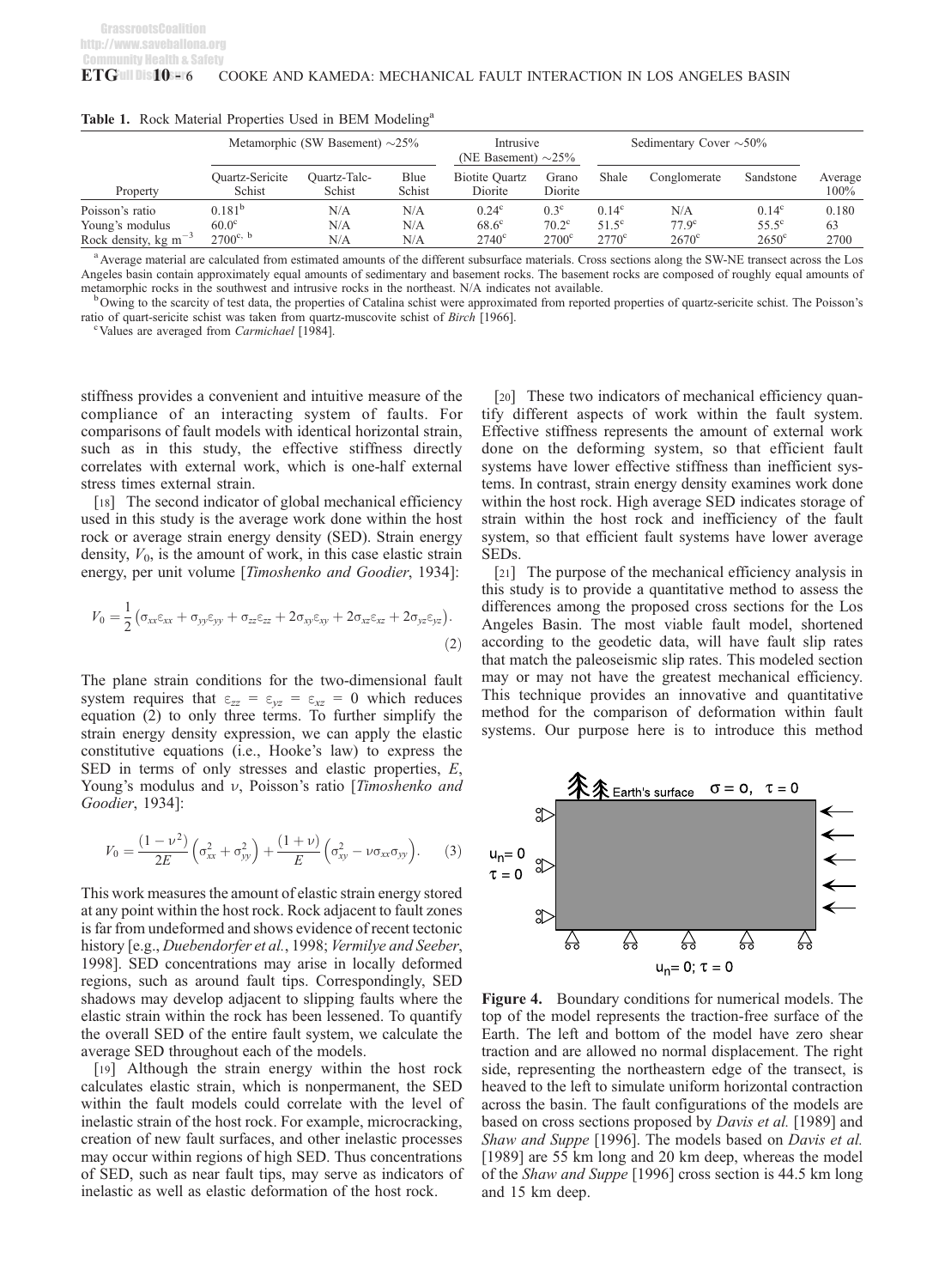



and suggest ways in which it may facilitate future analysis of fault interaction.

## 4. Analysis of Proposed Cross Sections

## 4.1. Model Setup

[22] We prescribed the rock material properties in Table 1 to the host rock within the modeled fault systems proposed by Davis et al. [1989] and Shaw and Suppe [1996]. The elastic properties (e.g., Young's modulus and Poisson's ratio) used for this study are based on average properties of the rock types found in the Los Angeles region. The sedimentary units consist mostly of shale, conglomerate, and sandstone [Reiter, 1984]. The basement in the southwestern Los Angeles Basin consists of Mesozoic Catalina schist, which is categorized as quartz-sericite schist, quartztalc-schist, and blue (glaucophane) schist [Reiter, 1984]. The basement in the northeastern Los Angeles Basin consists of biotite quartz diorite and granodiorite [Yerkes, 1965; Yeats and Beall, 1991]. To examine the first-order effects of fault interaction within the Los Angeles Basin, we neglect material contrasts between these rock types and apply average properties within the model (Table 1). Lithostatic compression applied to the models corresponds to the average rock density of the region (Table 1).

[23] The modeled faults have uniform frictional resistance via prescription of a friction coefficient of 0.4. This friction coefficient is within the range of fault friction coefficients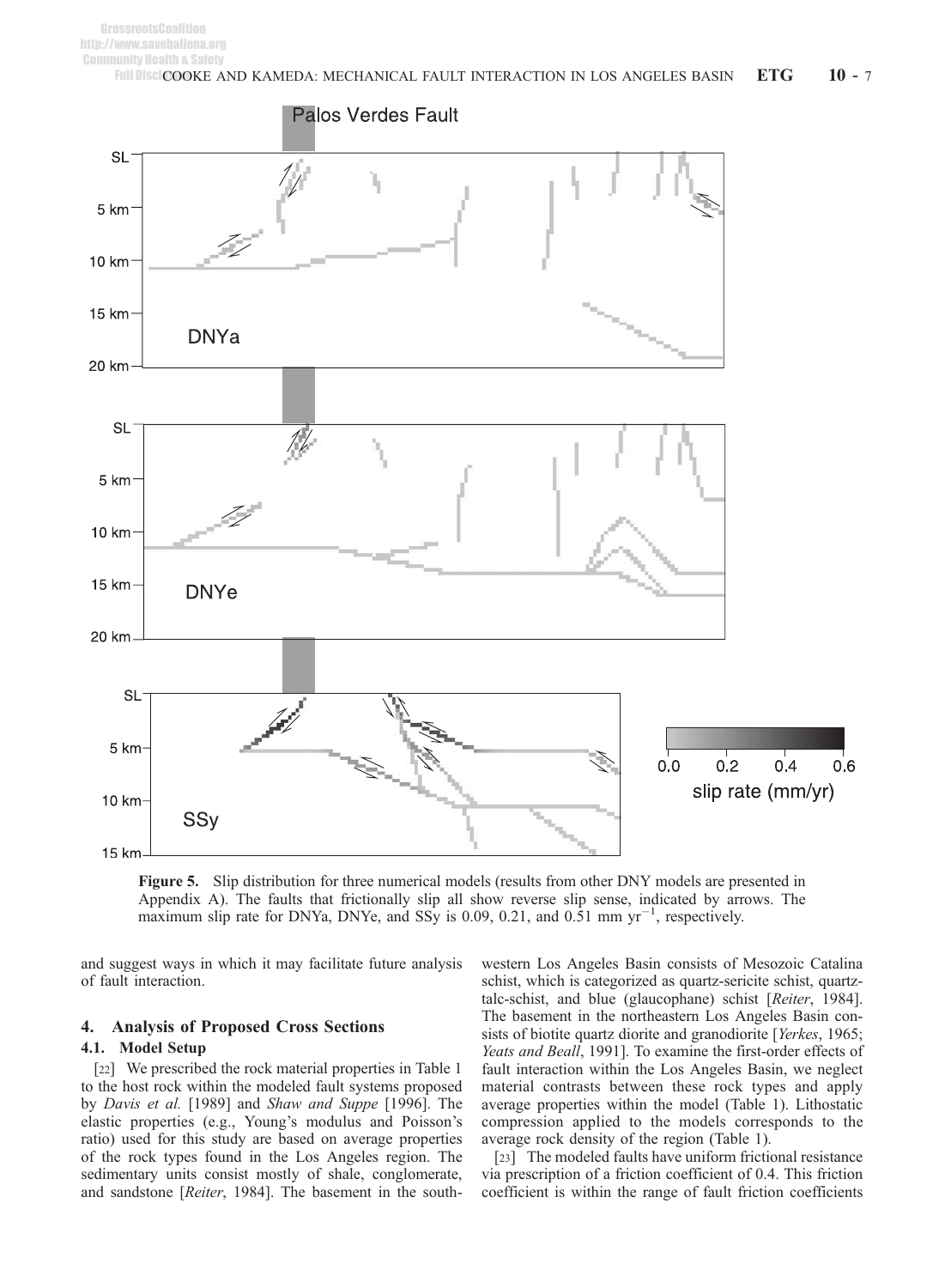



Figure 6. Strain energy density for three numerical models (results from the other DNY models are presented in Appendix A). Brighter colors indicate more intense stress concentrations. The Shaw and Suppe [1996] model has greater fault slip than the other models, which produces larger stress concentrations at fault bends. Correspondingly, this model also has the greatest strain shadows in the host material adjacent to the slipping faults.

suggested by previous researchers [e.g., Scholz, 1990; Bird and Kong, 1994; King et al., 1994; Deng and Sykes, 1997; Hardebeck et al., 1998; Scholz, 2000]. Regional models of southern California that vary friction coefficient to best match observed slip rates suggest lower friction coefficient along major faults [Bird and Kong, 1994]. However, Bird and Kong [1994] constrain all faults to have identical friction coefficient, and their study focuses on larger and more mature fault systems than those within the cross-sectional transect of this study. While the models of this study do not directly include pore pressure effects, net pore pressure effects are included in the value prescribed for the friction coefficient. The normal and shear fault stiffnesses of the fault surfaces are equivalent to those of the host rock.

[24] We prescribe uniform horizontal contractional strain of 0.5% by heaving the northeastern edge of the model toward the southwest (Figure 4). Using current strain rates [Feigl et al., 1993], 0.5% contraction simulates 55,500 years of deformation in the Los Angeles Basin. This time span greatly exceeds the estimated earthquake recurrence intervals along the faults [e.g., Ward and Valensise, 1994; Dolan et al., 1995; McNeilan et al., 1996; Grant et al., 1997; Dolan et al., 2000; Oskin et al., 2000] so that most, if not all, of the faults within the Los Angeles Basin are expected to slip during the modeled time period. Thus, rather than modeling individual slip events, we investigate the cumulative deformation resulting from multiple earthquake events over many years using static frictional fault slip. Additionally, strain rate can be considered constant throughout the modeled time span because evidence from marine terraces younger than 1 Ma on Palos Verdes Hills display relatively uniform uplift [Ward and Valensise, 1994].

#### 4.2. Mechanical Efficiency Results

[25] For ease of discussing the model results we employ a shorthand notation to refer to specific cross-sectional mod-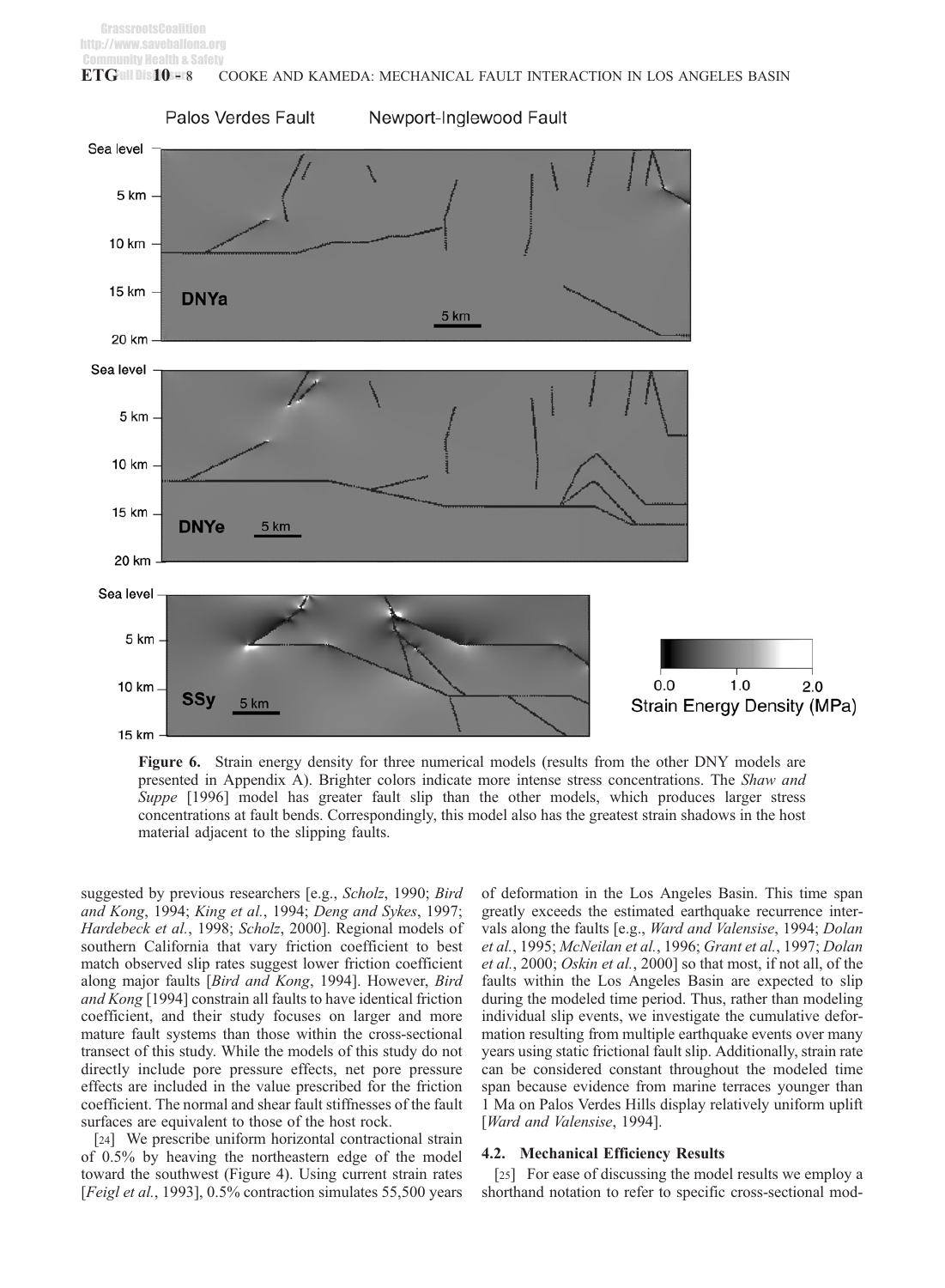

Figure 7. Normalized effective stiffness and average strain energy density of all eight mechanical models. The results are normalized to a faultless model. Errors were determined from the difference between models run to 100 and 99 iterations toward solution convergence. The SSy model has the lowest effective stiffness and the lowest average strain energy density; therefore SSy is the most mechanically efficient.

els. The models with fault configuration based on the seven Davis et al. [1989] cross sections are DNYa through DNYg. Similarly, the model with fault configuration based on crosssection Y-Y' of Shaw and Suppe [1996] is referred to as SSy.

[26] The amount of fault slip varies greatly among and within the cross sections (Figure 5). The SSy model has the greatest range of fault slip, from 0 mm  $yr^{-1}$  along deep faults and horizontal detachments to  $0.51$  mm yr<sup>-1</sup> reverse slip along the Palos Verdes fault near the surface. Deep faults experience greater lithostatic detachment faults in these models are not suitably oriented for slip. Thus, shallow faults (depth  $\leq 5$  km) dipping  $\sim 30^\circ$  are the most favorably located and oriented for frictional slip. The SSy model has much greater slip than any of the DNY models (Figures 5 and A1).

[27] Concentrations of SED occur near bends (kinks) of slipping faults within the models. In general, the SSy model produces more numerous and larger strain concentrations than the DNY models (Figure 6). Furthermore, the SSy model has pronounced strain shadows around slipping faults indicating that local elastic strain energy has been released by slip along the faults. The large concentration of SED within the SSy model can be attributed to the greater fault slip along favorably oriented gently dipping faults within this model. The largest strain concentrations occur at the intersections of interfering faults, such as the Palos Verdes ramp and the shallow detachment that meets this ramp at 5 km depth.

[28] The average SED, which represents the work of deforming the host rock, is lowest for the SSy model  $(0.9006 \pm 0.0003$ ; Figure 7). We normalize the average SED results to a model without faults in order to highlight the change in strain energy produced by the slipping fault system. Consequently, the strain energy due to lithostatic loading is not considered in the analysis. All cross sections modeled have lesser average SED than the faultless model (normalized values <1) because slip along the faults accom-

modates strain and releases elastic strain from the surrounding host rock. The errors for average SED and effective stiffness are determined from the discrepancies between models run for 99 and 100 iterations toward convergence. Absolute convergence was elusive for some models due to interference between adjacent slipping fault elements. The SSy model has by far the lowest average SED of all and is nearly 10% lower than the second lowest model (DNYc  $0.9810 \pm 0.0003$ ).

[29] Effective stiffness, the measure of resistance to contraction, shows similar trends (Figure 7). SSy has the least normalized effective stiffness  $(0.9605 \pm 0.0001)$ , whereas the  $DNYa-g$  models have consistently high effective stiffness. The effective stiffness and average strain energy density results suggest that the cross section based on Shaw and Suppe [1996] has the greatest mechanical efficiency. Interestingly, we also observe highest SED concentrations at fault bends within the otherwise mechanically efficient SSy model (Figure 6). This suggests that locally inefficient fault interactions (e.g., fault bends) can be combined to produce an overall efficient fault system.

## 4.3. Slip Rates and Uplift Rates From Models 4.3.1. Palos Verdes fault

[30] Deformation along the Palos Verdes fault is expressed as both fault slip and uplift of the associated anticline, which uplifts former marine terraces [Bryant, 1987; Fischer et al., 1987; Ward and Valensise, 1994; McNeilan et al., 1996]. A reverse dip-slip rate of 0.38 mm yr<sup>-1</sup> has been determined along the Palos Verdes fault from geologic evidence detected via shallow geophysical methods [McNeilan et al., 1996].

[31] The Palos Verdes dip-slip rates from the mechanical models vary with fault configuration and range from <0.02 to 0.51 mm  $yr^{-1}$  (Figure 8). The amount of reverse slip varies along the modeled faults because of increased lithostatic compression with depth and interaction with nearby faults. For this reason we calculate both the maximum slip, usually at the most shallow level of the fault, and average slip along sliding fault segments. The dip-slip rate along the Palos Verdes fault in SSy  $(0.38-0.51$  mm yr<sup>-1</sup> average



Figure 8. Reverse-slip rates along the Palos Verdes fault within the mechanical models. The range of slip is calculated from maximum and average slip along the modeled fault.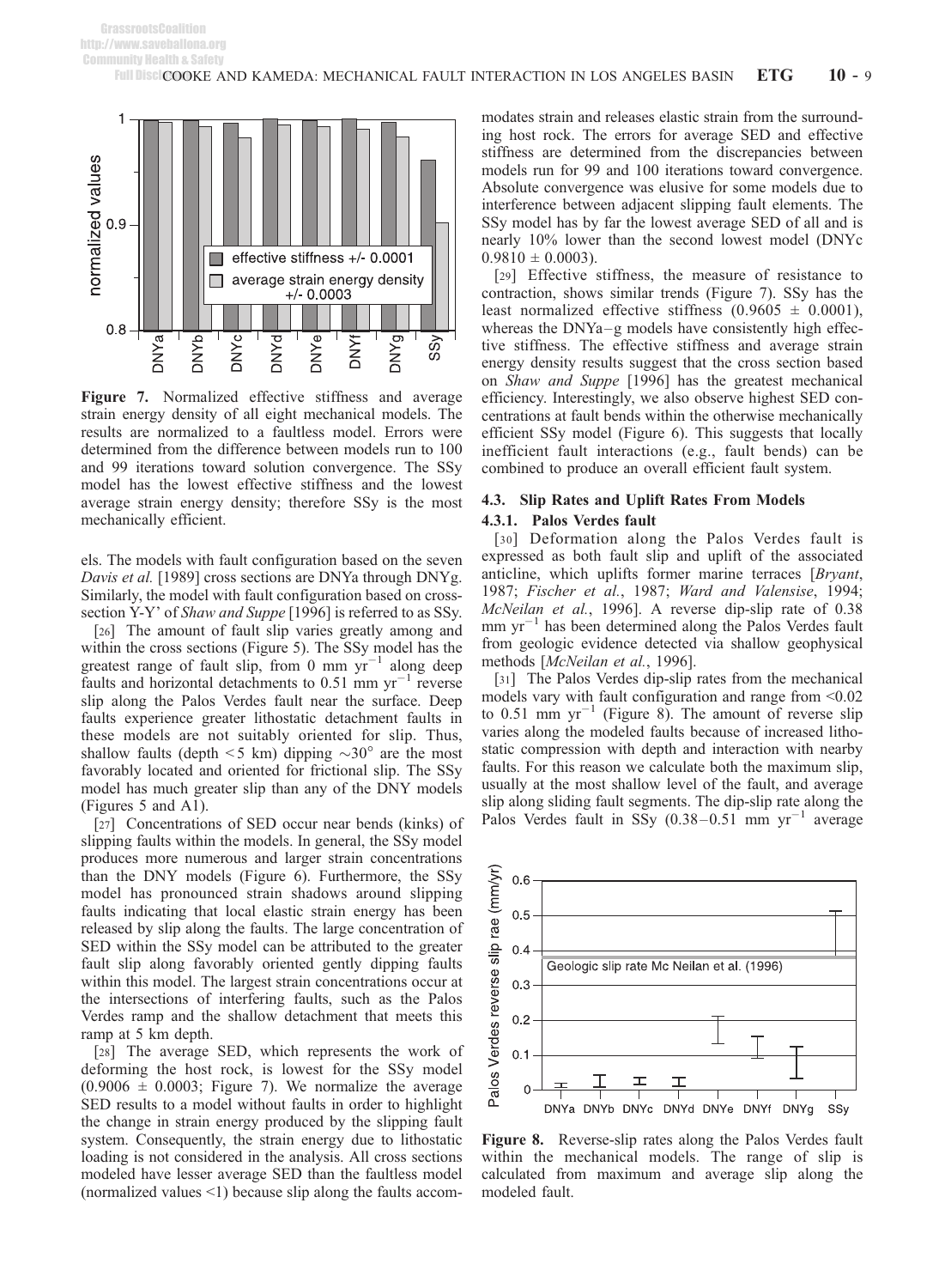

ETGUIDIS10**:10** COOKE AND KAMEDA: MECHANICAL FAULT INTERACTION IN LOS ANGELES BASIN

Figure 9. Surface uplift rates along the models. The two-dimensional nature of these models does not permit simulation of right-lateral slip; the uplift is a direct consequence of dip-slip along the faults. Uplift rate of the Palos Verdes Hills associated with dip slip on the Palos Verdes fault matches estimates from marine terrace data [McNeilan et al., 1996] for SSy. However, the modeled uplift due to dip slip along the Newport-Inglewood fault exceeds our expectation. Although local uplift is observed along the Newport-Inglewood trend [Wright, 1991], this uplift is believed to result from folding associated with right-lateral slip along echelon fault segments rather than dip slip on the fault [Harding, 1973]. Reliable comparison of uplift of the Elysian Park anticline with paleoseismic observations [Oskin et al., 2000] is not possible due the boundary effects of the SSy model.

maximum) is the closest to the geologically determined reverse slip rate (0.38 mm yr<sup>-1</sup> [McNeilan et al., 1996]). The Palos Verdes fault dip-slip rates within the DNY models are at least  $0.2 \text{ mm} \text{ yr}^{-1}$  less than the geologically determined rates. Whereas Palos Verdes fault slip rates inferred from kinematic analyses greatly exceed those determined from shallow geophysical evidence (Figure 3), the mechanical rates are within 1 order of magnitude of the geologic rates for most cross sections and surprisingly close for the Shaw and Suppe [1996] cross section. Potential sources of the discrepancy between kinematic and mechanically derived slip rates are discussed later in this paper.

[32] In addition to slip rates on the Palos Verdes fault we can compare uplift rates of the Palos Verdes Hills derived from the ages of exhumed marine terraces. Uplift rates generally range from 0.3 to 0.4 mm  $yr^{-1}$  [McNeilan et al., 1996]. Within our mechanical models, uplift of the Palos Verdes Hills varies with location along the cross section and fault configuration (Figure 9). The SSy model has maximum uplift rates nearest the range of the geologic uplift rates. In summary, the mechanical simulation based on *Shaw and* Suppe's [1996] cross section has a surprisingly close match to the paleoseismic uplift and dip-slip rates of the Palos Verdes Hills and fault. The results for Palos Verdes suggest (1) that of the proposed configurations, SSy provides the closest match and (2) that the mechanical simulations of slip more closely match observations than the kinematic estimates.

#### 4.3.2. Newport-Inglewood fault

[33] Although the direct evidence for dip slip along the Newport-Inglewood fault is inconclusive, indirect evidence suggests limited Quaternary dip slip along this fault. Stratigraphic evidence [Harding, 1973; Wright, 1991] and seismicity [Hauksson, 1987] suggest that we should expect little dip slip on the Newport-Inglewood fault within the mechanical models; however, one of the models of this study produces significant reverse slip on this fault.

[34] The SSy model produces dip slip on the Newport-Inglewood fault of  $0.06-0.37$  mm yr<sup>-1</sup>, (average maximum slip rate). In contrast, the Newport-Inglewood fault within all other models, DNYa –DNYg, does not slip within the simulated 55,500 years of contraction. The excessive reverse slip along this fault in SSy is a consequence of fault interaction rather than favorable orientation of this fault segment. At shallow levels the Newport-Inglewood fault dips steeply and is not favorably oriented for slip under horizontal contraction (Figures 2 and 5). Although the Newport-Inglewood fault within the DNY models is isolated and does not slip, the fault in SSy is connected to a more gently dipping bed-parallel detachment to the east. Abundant reverse slip along this shallow and more favorably oriented fault promotes slip along the steep segment of the Newport-Inglewood fault (Figures 5 and 9). Thus the interaction of faults in SSy produces a slip pattern not expected by analysis of individual faults. To correct the excessive reverse dip slip on the Newport-Inglewood fault, we modify the fault configuration of the SSy model.

## 5. Modified Cross Section

[35] Multiple viable fault systems can match the surface and seismic expressions of folding in the Los Angeles Basin. Although the interpretation of Shaw and Suppe [1996, Figure 1b] (Figure 2) produces excessive dip slip on the Newport-Inglewood fault in our mechanical models, another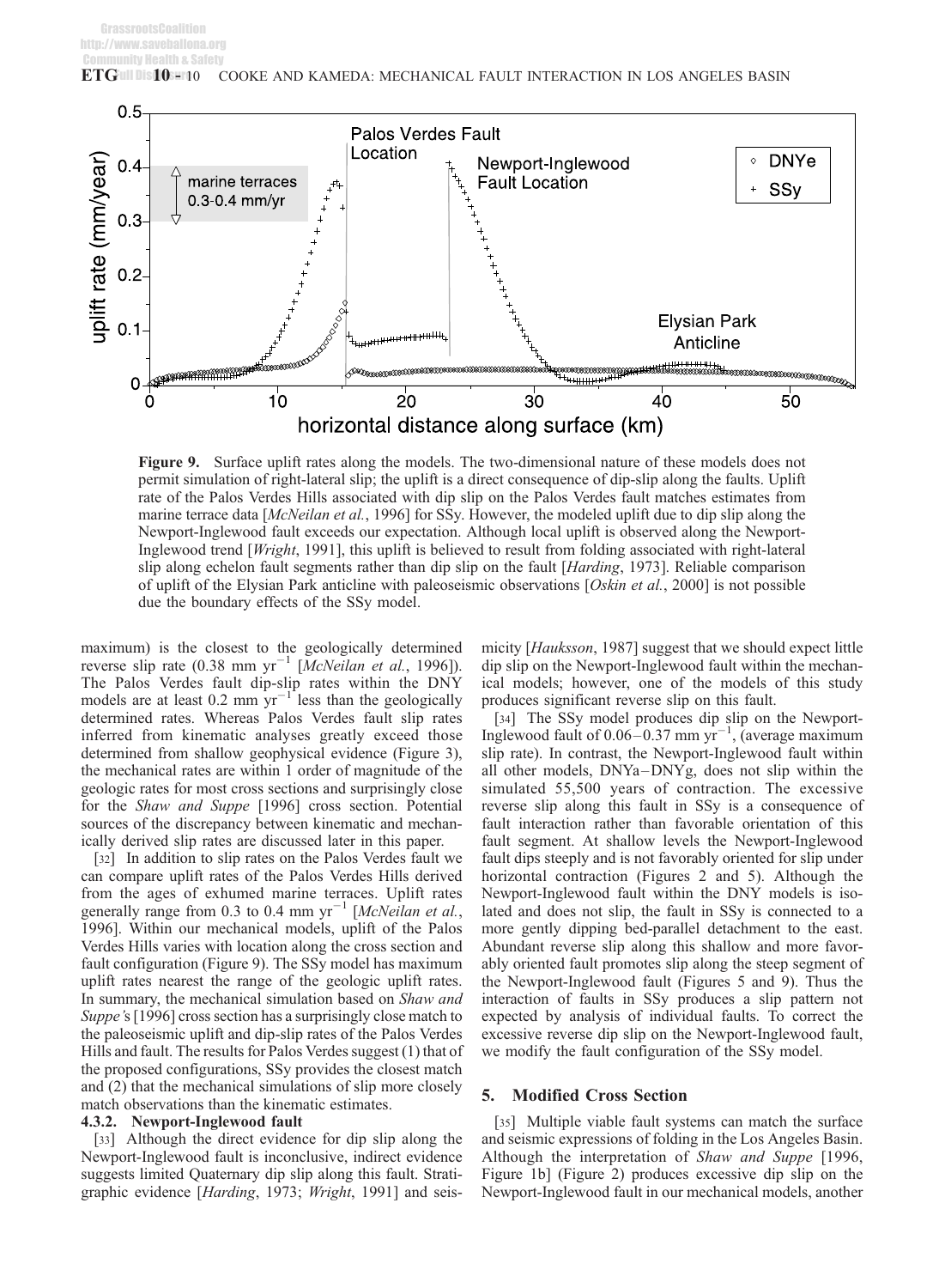

Figure 10. Comparison of (a) strain energy density and (b) slip distribution for SSy (original) and SSx (modified) fault models based on Shaw and Suppe [1996]. The modified model has fewer Navier-Coulomb stress concentrations due to removal of the shallow detachment fault. Additionally, the dip slip along the shallow segment Newport-Inglewood fault is reduced.

fault configuration might match the surface and seismic evidence of folding as well as the paleoseismic dip-slip rates. To test this, we modify the fault system of SSy by removing the shallow detachment under the central plain of the Los Angeles Basin and incorporating a wedge fault geometry for the Puente Hills thrust fault. Rather than transferring slip to the shallow detachment [Shaw and Shearer, 1999], the Puente Hills thrust ramp in the modified section forms a wedge with a suprajacent bedding-parallel detachment surface acting as a backthrust (Figure 10). This wedge fault system resembles that interpreted by Shaw and Suppe [1996] for cross section X-X' through the Coyote Hills, south of the transect investigated in this study [Shaw and Suppe, 1996, Figure 1a]. With excellent subsurface imaging, wedge and

ramp-detachment fault configurations could be distinguished based on active growth of either the synclinal or anticlinal axial surfaces; however, inconclusive imaging allows both fault configurations to be kinematically viable in the Puente Hills region (J. H. Shaw, personal communication, 2001). The modified wedge fault configuration produces a suprajacent west dipping monocline similar to that produced by the ramp-detachment configuration. In the following discussion the modified model is referred to as SSx.

[36] The modified cross section has similar slip rates and uplift rates of the Palos Verdes fault and hills as SSy (Figures 10 and 11). The modeled reverse dip-slip rate on the Palos Verdes fault in SSx,  $0.40 - 0.54$  mm  $yr^{-1}$  (average to maximum), is only slightly greater than that for SSy and a close



Figure 11. Surface uplift along the original SSy (original) and SSx (modified) models. The SSx uplift rate of the Palos Verdes Hills is close to both original SSy rate and the rate determined from marine terrace ages. The reduction in reverse slip along the Newport-Inglewood fault due to modification of the model produces a corresponding reduction of surface uplift associated with this fault.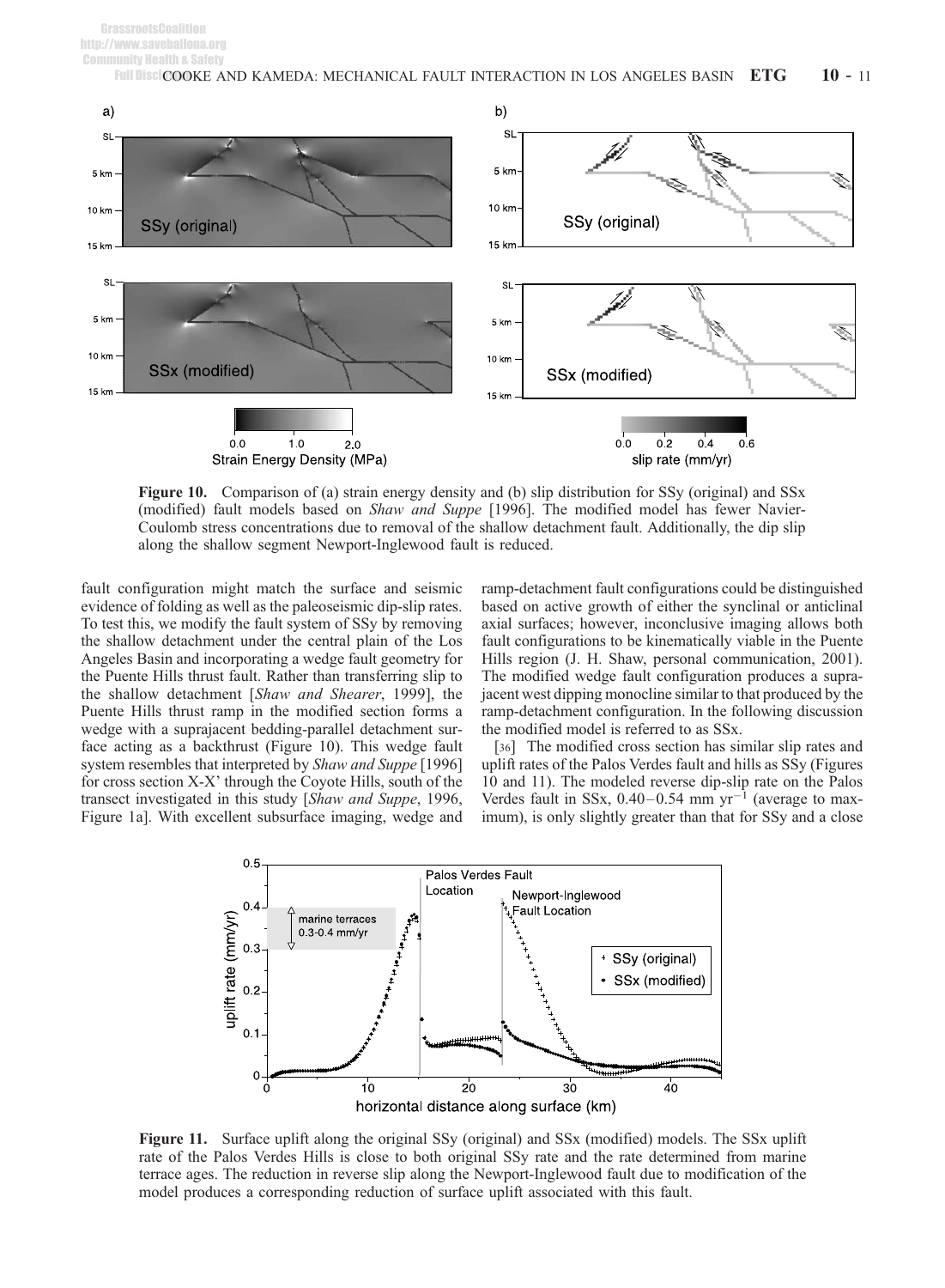

Figure 12. Normalized effective stiffness and average strain energy density for SSy and SSx (modified) models. The modified model has greater stiffness and greater average strain energy density than the SSy model with the shallow detachment. The modification reduces the overall mechanical efficiency.

match to the geologically determined rate. The removal of the shallow detachment reduces the slip potential on the Newport-Inglewood fault thereby reducing the near-surface reverse slip on this fault to 0.10 mm yr<sup>-1</sup> ( $\sim$ 25% of the SSy dip slip rate Figure 10). The SSx dip-slip rate better fits our expectations for the Newport-Inglewood fault than the SSy model. Interestingly, the bed-parallel back thrust of the Puente Hills Thrust in SSx does not slip (Figure 10). Thus the slip distribution along the Puente Hills thrust in this mechanical model forms a blind thrust fault that terminates into a fault-tip fold.

[37] The SSx model has greater effective stiffness and greater average strain energy density than the SSy model. With the modification the average strain energy density normalized by the faultless model increases from 0.9006  $\pm$ 0.0003 to 0.9330  $\pm$  0.0003 and the normalized effective stiffness increases to  $0.9728 \pm 0.0001$  (Figure 12). Thus, SSx represents a mechanically less-efficient fault system than SSy, as there is less fault slip and greater storage of strain within the host rock. However, the average strain energy density of the modified SSx model is much less than the  $DNY$  a-g models, indicating relatively greater mechanical efficiency of this fault system. In summary, the SSx model has the closest match to the paleoseismic evidence yet has slightly lower mechanical efficiency than SSy model.

## 6. Discussion

[38] The mechanical modeling of this study serves two purposes. The first is to evaluate among proposed twodimensional cross-sections of faulting in the Los Angeles Basin and the second is to explore the use of mechanical efficiency as a new tool for evaluation among multiple viable fault models. To this end, we discuss the implications of the slip rates resulting from the mechanical models and the insights provided by the mechanical efficiency analysis.

## 6.1. Predicted Slip Rates

[39] The Palos Verdes slip rates produced by the mechanical models are less than the kinematically determined slip rates. Within the kinematic analysis, reverse slip along the Palos Verdes fault is not directly assessed from associated fold shape; rather, slip along Palos Verdes is inferred from slip along the nearby Compton ramp, for which overlying folding provides slip evidence [Shaw and Suppe, 1996]. The horizontal contraction along the Compton ramp is balanced with equal horizontal contraction along the Palos Verdes fault. Consequently, the kinematic assumption that slip along the Compton ramp directly relates to slip along the Palos Verdes fault contributes to the discrepancy between kinematic and mechanical slip estimates. Within the mechanical model dip slip along the Palos Verdes fault is not directly related to slip along the Compton ramp because the host rock locally deforms (dilates or contracts, e.g., Figure 6) producing nonuniform slip along the faults (Figure 5). Because the mechanical dip-slip rate on the Compton ramp  $(0.09-0.15 \text{ mm yr}^{-1})$  is much less than the kinematic estimate (1.4  $\pm$  0.4 mm yr<sup>-1</sup> [Shaw and Suppe, 1996]) other factors must also contribute to the discrepancy between the estimates.

[40] Another contributor to the discrepancy between slip rates may be the difference in time spans used to estimate slip. Slip along the Compton ramp is calculated from folding of  $2-2.5$  Myr strata overlying the ramp. A difference between recent stain rates measured via geodesy and Pliocene deformation rates could account for some discrepancy in estimated slip rates. The uniform uplift of the Palos Verdes peninsula over the last 1 Myr [Ward and Valensise, 1994] suggests uniform contraction over this time span however we have no evidence for constant contraction rates in the Los Angeles Basin over the last 2.5 Myr.

[41] The fault slip rates for the Palos Verdes and Newport-Inglewood faults predicted by the mechanical models more closely match the paleoseismic slip rates than the kinematic models. This result suggests that the mechanical models with geodetic strain as boundary conditions may better estimate recent fault slip rates than kinematic models that average slip over much longer time spans. Correlations of seismic hazard with maximum slip rate along faults [e.g., Dolan et al., 1995; Petersen et al., 1996; Oskin et al., 2000] suggest that the mechanical models may estimate lower levels of seismic hazard along the blind thrust faults within the studied transect than the kinematic models.

[42] Because the deep subsurface geometry of the Palos Verdes fault system is ill-constrained, alternative configurations may yield similar overlying fold shapes yet different slip rates within the mechanical models. Kinematic methodologies can be used to provide alternative fault configurations [e.g., Shaw and Suppe, 1996] as well as estimates of the overall slip rates on geologic timescales. Thus we recommend an integrated approach in seismic hazard assessment utilizing both kinematic tools to develop multiple viable fault models from structural data and mechanical models to evaluate the viability of these models. The mechanical models can be used to match the geologically determined slip rates and mechanical efficiency can be used to evaluate among the models.

[43] Some faults within the mechanical models do not slip under the simulated 55,500 years of contraction. Horizontal detachments are unfavorably oriented for slip under horizontal contraction. Increasing the dip of detachments could yield increased slip along these fault segments. We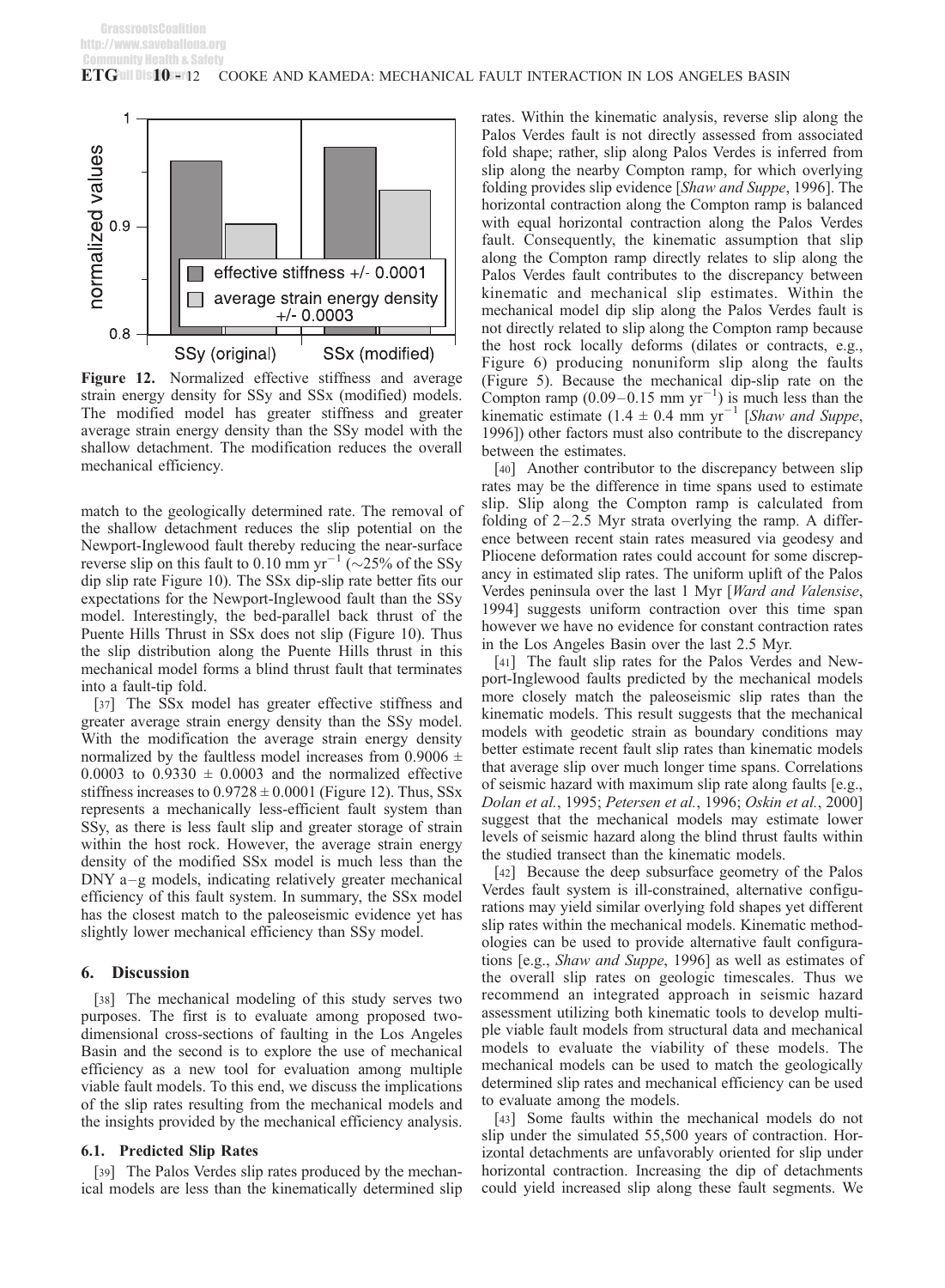expect that such modifications would provide increased fault slip along deeper faults and subsequently increase the overall mechanical efficiency of the models.

[44] Within the models, faults below about 10 km depth also do not slip. One contributor to the lack of slip at depth is increased compression, which inhibits fault slip; however host rock and fault rheology also influence fault slip. The models within this study consist of homogeneous and linear elastic host rock; however, the heterogeneous architecture of crystalline basement overlain by sedimentary strata within the Los Angeles Basin may influence the distribution of slip along faults. The highly stiff crystalline rock may resist elastic deformation and consequently promote fault slip within the basement. Additionally, at depths below  $\sim$ 15 km the deformation of faults may be more accurately simulated with a viscous-elastic rheology rather than the coulomb friction criterion used in this study. Within 55,500 years of horizontal contraction, a viscous-elastic fault zone may experience much greater slip than a fault that only slips under the static coulomb friction criterion.

#### 6.2. Local Versus Global Mechanical Efficiency

[45] This study illuminates the competing factors of mechanically efficient interactions between individual faults and mechanical efficiency of the entire fault system. Two slipping faults that interfere with one another can produce local SED concentrations, which inefficiently strain the host rock. However, the average SED results show that locally inefficient fault interactions, such as within SSy, do not necessarily decrease the global mechanical efficiency; some fault networks without SED concentrations (e.g DNYe) are less efficient than SSy. The difference in fault network efficiency may be a consequence of differing amounts of overall slip along all faults within the system; SSy has much greater levels of fault slip than DNYe and consequently has greater strain shadows adjacent to slipping faults. This relationship is further supported by the reduction in mechanical efficiency that accompanied the removal of several slipping fault segments from the original SSy system. The results of this study suggest that greater fault slip yields greater overall mechanical efficiency of fault networks even if some faults interfere with one another.

[46] In the future, these mechanical efficiency parameters may be used to investigate the increase in mechanical efficiency during fault system evolution and the nature of three-dimensional deformation within the Los Angles Basin. Three-dimensional interactions between reverse, oblique, and strike-slip faults are far more complex than the two-dimensional interactions investigated within this study. Consequently, quantification of fault network mechanical efficiency may be quite valuable for assessing three-dimensional fault configuration. This two-dimensional study lays the groundwork for further three-dimensional mechanical analysis of the Los Angeles Basin.

[47] The measures of mechanical efficiency presented in this study (effective stiffness and strain energy density) provide convenient quantification of fault system behavior. The effective stiffness and average strain energy density express the cumulative influence of individual fault interactions on the overall mechanical efficiency of a fault system. Hence locally inefficient fault interactions may or may not significantly impact the efficiency of the entire



Figure A1. Strain energy density of models DNYb, DNYc, DNYd, DNYf, and DNYg. Brighter areas indicate greater values of strain energy density.

system. Mechanical efficiency may be a powerful tool for the investigation of fault interaction within complex fault systems because it evaluates the cumulative effect of frictional fault interaction on the entire system rather than individual faults.

## 7. Conclusions

[48] The eight proposed cross sections of *Davis et al.* [1989] and Shaw and Suppe [1996] all match the surface and, to some degree, the seismic expression of subsurface structures. Testing of the proposed fault configurations with mechanical boundary element method models shows that the slip rates and uplift rates of the Palos Verdes fault and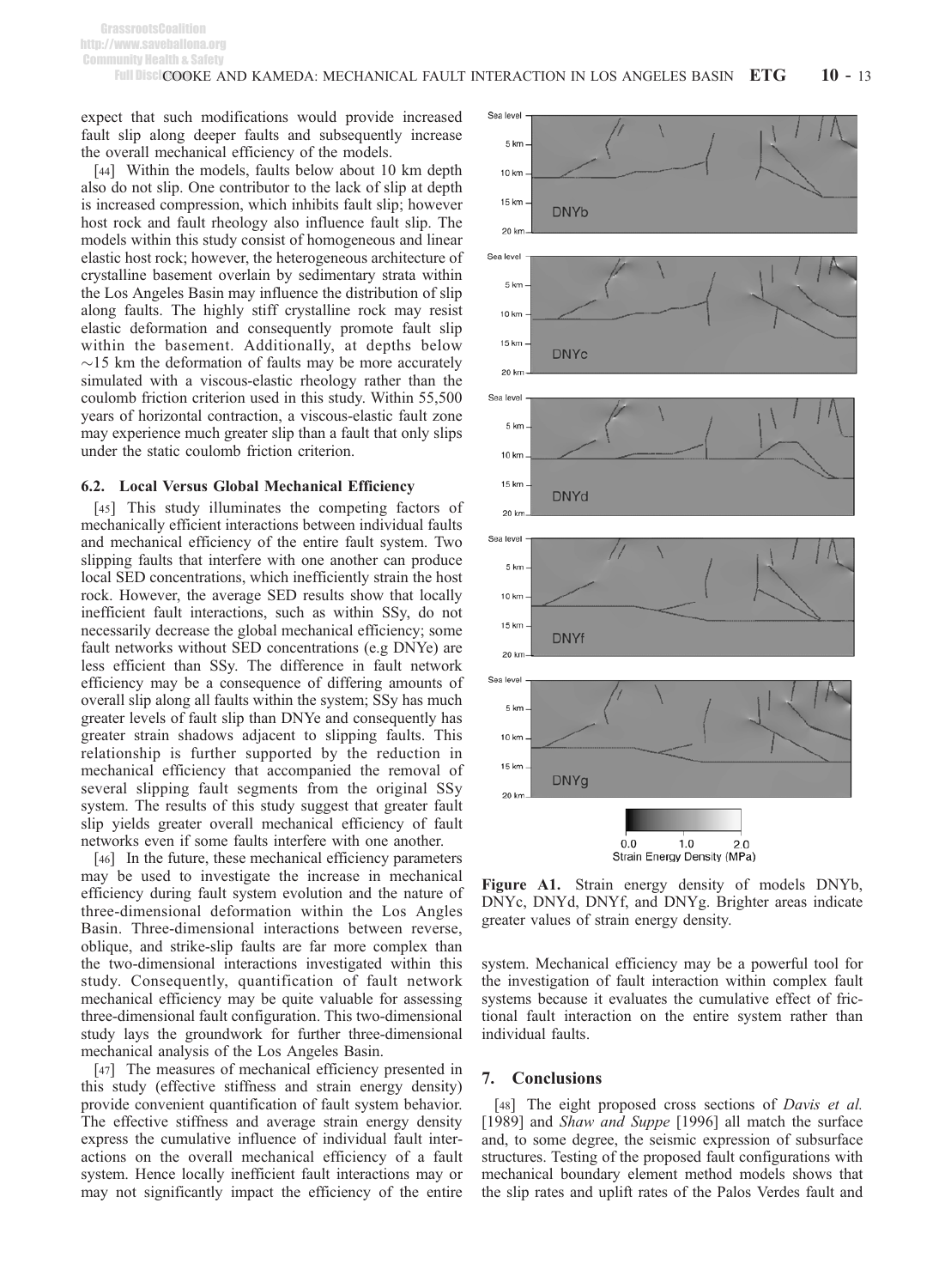

Figure A2. Slip distribution of models DNYb, DNYc, DNYd, DNYf, and DNYg. Arrows indicate sense of slip.

hills for the Shaw and Suppe [1996] fault system best match the geologically determined values. This cross section also has the greatest mechanical efficiency owing to the high degree of fault connectedness in the section.

[49] Large dip-slip rates produced on the Newport-Inglewood in the mechanical model based on Shaw and Suppe [1996] lead us to suspect that the fault network in their proposed cross section is overly connected. A modification to the Shaw and Suppe [1996] cross section produces lesser mechanical efficiency than the original section but better correlation with geologic observations. This modification eliminates the shallow  $(\sim 5 \text{ km})$  detachment proposed just west of the Newport-Inglewood fault so that the monocline of the Whittier Hills is produced by an underlying fault propagation or wedge fault geometry. This study shows that the most appropriate fault configuration for a region may not necessarily be that with the greatest overall mechanical efficiency; rather, the most viable fault system should match the available geologic observations. Furthermore, slip rates from the mechanical models are less than the kinematically derived rates and closer to available geologically determined rates. The mechanical models may more accurately simulate the deformation throughout an interacting fault network because they include host rock deformation and of more recent strain rates.

[50] Studying isolated faults provides limited knowledge of earthquake source parameters because fault systems are composed of interacting faults that alter each other's earthquake potential [e.g., *Harris*, 1998]. We believe that studies of fault interaction can enhance earthquake hazard assessment by improving source characteristics used for constraining maximum probable/possible earthquakes. In a location such as in the Los Angeles Basin where many faults are buried and therefore inaccessible for direct observation, improvement of techniques to infer slip rates from indirect evidence becomes crucial. Effective stiffness and strain energy density are valuable quantitative parameters for furthering our understanding of fault interactions and, in conjunction with geodetic information on active strain rates and rheological fault models, offer great potential for future applications. The mechanical assessment of the Los Angeles Basin illuminates the importance of understanding complex fault interaction, in particular, how local faults interact within a single regional fault system.

## Appendix A

[51] Two representative cross sections by *Davis et al.* [1989] were presented, DNYa and DNYe. The slip distribution (Figure A1) and strain energy density (Figure A2) for the remaining five sections are presented here.

[52] Acknowledgments. The paper greatly benefited from reviews by James Dolan, Ruth Harris, and Jan Vermilye as well as discussions with Susan Murphy. This study was supported by NEHRP grant 98-HQ-GR-1025 to Michele L. Cooke and a UW-Madison Geology and Geophysics Weeks Graduate Fellowship to Ayako Kameda.

#### References

- An, L.-J., and C. G. Sammis, A cellular automation for the development of crustal shear zones, Tectonophysics, 253, 247 – 270, 1996.
- Bandy, O. L., and L. Marincovich Jr., Rates of Late Cenozoic uplift, Baldwin Hills, Los Angeles, California, Science, 181, 653 – 655, 1973.
- Birch, F., Compressibility; elastic constants, in Handbook of Physical Constants, edited by J. S. P. Clark, pp. 97-173, Geol. Soc. of Am., Boulder, Colo., 1966.
- Bird, P., and X. Kong, Computer simulations of California tectonics confirm very low strength of major faults, Geol. Soc. Am. Bull., 106, 159 – 174, 1994.
- Bryant, M. E., Emergent marine terraces and Quaternary tectonics, Palos Verdes Peninsula, California, in Geology of the Palos Verdes Peninsula and San Pedro Bay, SEPM Guidebook, edited by P. J. Fischer et al., pp. 63 – 78, Soc. of Econ. Paleontol. and Mineral., Tulsa, Okla., 1987.
- Carmichael, R. S., CRC Handbook of Physical Properties of Rocks, CRC Press, Boca Raton, Fla., 1984.
- Castle, R. O., and J. M. Buchanan-Banks, Vertical surface displacements along a part of the Newport-Inglewood zone of folds and faults, Los Angeles and Orange Counties, California, U.S. Geol. Surv., Reston, Va., 1989.
- Clark, M. M., et al., Preliminary slip-rate table and map of late-Quaternary faults of California, U.S. Geol. Surv. Open File Rep., 84-0106, 1984.